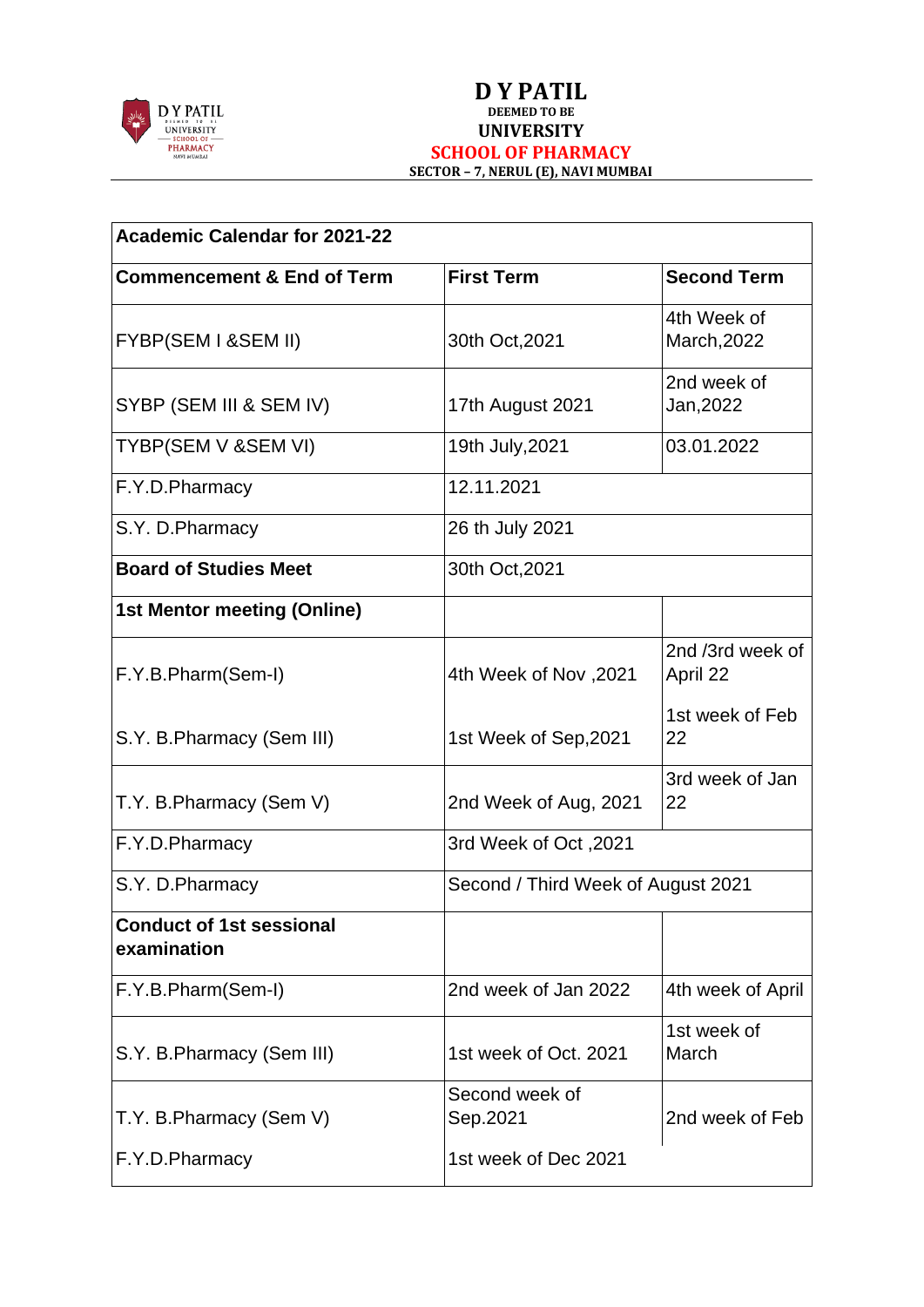

| S.Y. D.Pharmacy                                               | 1st Week of October 2021        |                                  |
|---------------------------------------------------------------|---------------------------------|----------------------------------|
| 2nd Mentor meeting                                            |                                 |                                  |
| F.Y.B.Pharm(Sem-I)                                            | 2nd week of Jan, 2022           | 3rd week of May<br>2022          |
| S.Y. B. Pharmacy (Sem III)                                    | 2021, Last Week of Oct          | 4th week of<br>March             |
| T.Y. B. Pharmacy (Sem V)                                      | 1st week of Oct, 2021           | 1st week of<br><b>March 2022</b> |
| F.Y.D.Pharmacy                                                | 1st week of Feb 2022            |                                  |
| S.Y. D.Pharmacy                                               | 4th Week of October 2021        |                                  |
| 1st Programme committee of<br>Academic year 2021-2022 meeting | 1st                             |                                  |
| F.Y.B.Pharm(Sem-I)                                            | Last Week of<br>Jan, 2021, 2022 | 1st Week of<br>June, 2022        |
| S.Y. B. Pharmacy (Sem III)                                    | 1st Week of Nov.2021            | 3rd Week of<br>March             |
| T.Y. B. Pharmacy (Sem V)                                      | 2nd Week of Oct.2021            | 1st Week of<br>March             |
| F.Y.D.Pharmacy                                                | 2nd/3rd Week of Nov 2021        |                                  |
| S.Y. D.Pharmacy                                               | 2nd/3rd week of Sep 2021        |                                  |
| 2nd Programme committee of<br>Academic year 2021-2022 meeting |                                 |                                  |
| F.Y.D.Pharmacy                                                | Last Week of Jan, 2022          |                                  |
| S.Y. D.Pharmacy                                               | 3rd Week of Dec, 2021           |                                  |
| <b>Board of Studies Meet</b>                                  | 20th February 2021              |                                  |
| <b>Conduct of 2nd sessional</b><br>examination                |                                 |                                  |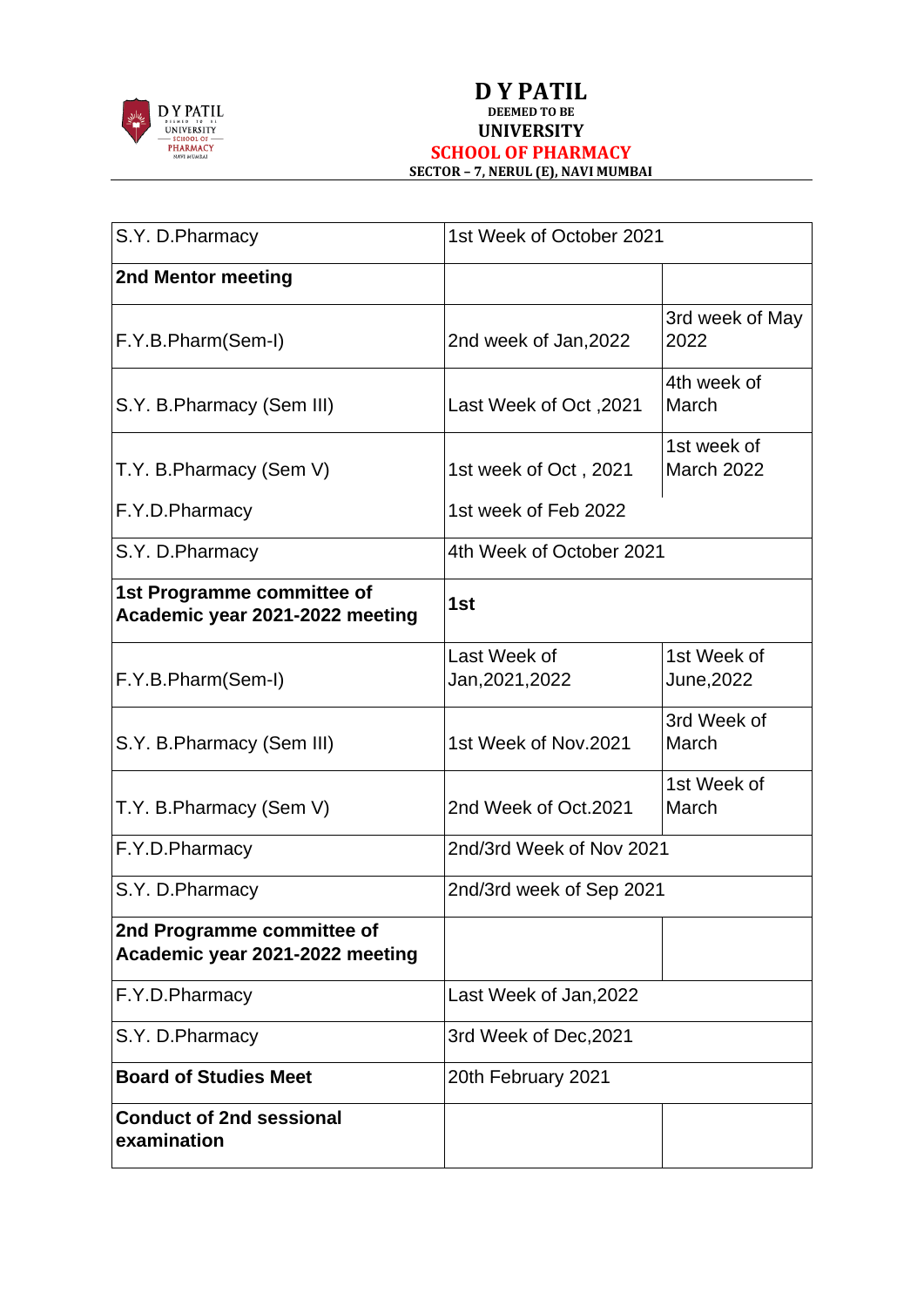

| F.Y.B.Pharm(Sem-I)                                            | 1st Week of Feb, 2022         | 3rd Week of<br>June, 2022  |
|---------------------------------------------------------------|-------------------------------|----------------------------|
| S.Y. B. Pharmacy (Sem III)                                    | Third Week of Nov.2021        | 1st Week of April          |
| T.Y. B. Pharmacy (Sem V)                                      | Last Week of Oct.2021         | 3rd Week of<br>March       |
| F.Y.D.Pharmacy                                                | 1st week of April, 2022       |                            |
| S.Y. D. Pharmacy                                              | 2nd week of Jan 2022          |                            |
| 3rd Mentor meeting                                            |                               |                            |
| F.Y.D.Pharmacy                                                | 2022, 2nd / 3rd Week of March |                            |
| S.Y. D.Pharmacy                                               | 3rd Week of Feb, 2022         |                            |
| 3rd Programme committee of<br>Academic year 2021-2022 meeting |                               |                            |
| F.Y.D.Pharmacy                                                | Last Week of March.2022       |                            |
| S.Y. D. Pharmacy                                              | Last week of Feb, 2022        |                            |
| <b>Parent teacher meeting -1st</b>                            |                               |                            |
| F.Y.B.Pharm(Sem-I)                                            | 2nd Week of Feb, 2022         | Last week of<br>June, 2022 |
| S.Y. B. Pharmacy (Sem III)                                    | 2nd Week of Dec, 2022         | 4th Week of April          |
| T.Y. B. Pharmacy (Sem V)                                      | 3rd Week of Nov, 2021         | 2nd week of<br>April       |
| F.Y.D.Pharmacy                                                | 1st Week of Feb, 2022         |                            |
| S.Y. D.Pharmacy                                               | 1st Week of Dec, 2021         |                            |
| <b>2nd Parent Teacher Meeting</b>                             |                               |                            |
| F.Y.D.Pharmacy                                                | 2nd Week of May, 2022         |                            |
| S.Y. D.Pharmacy                                               | 1st/2nd week of March.2022    |                            |